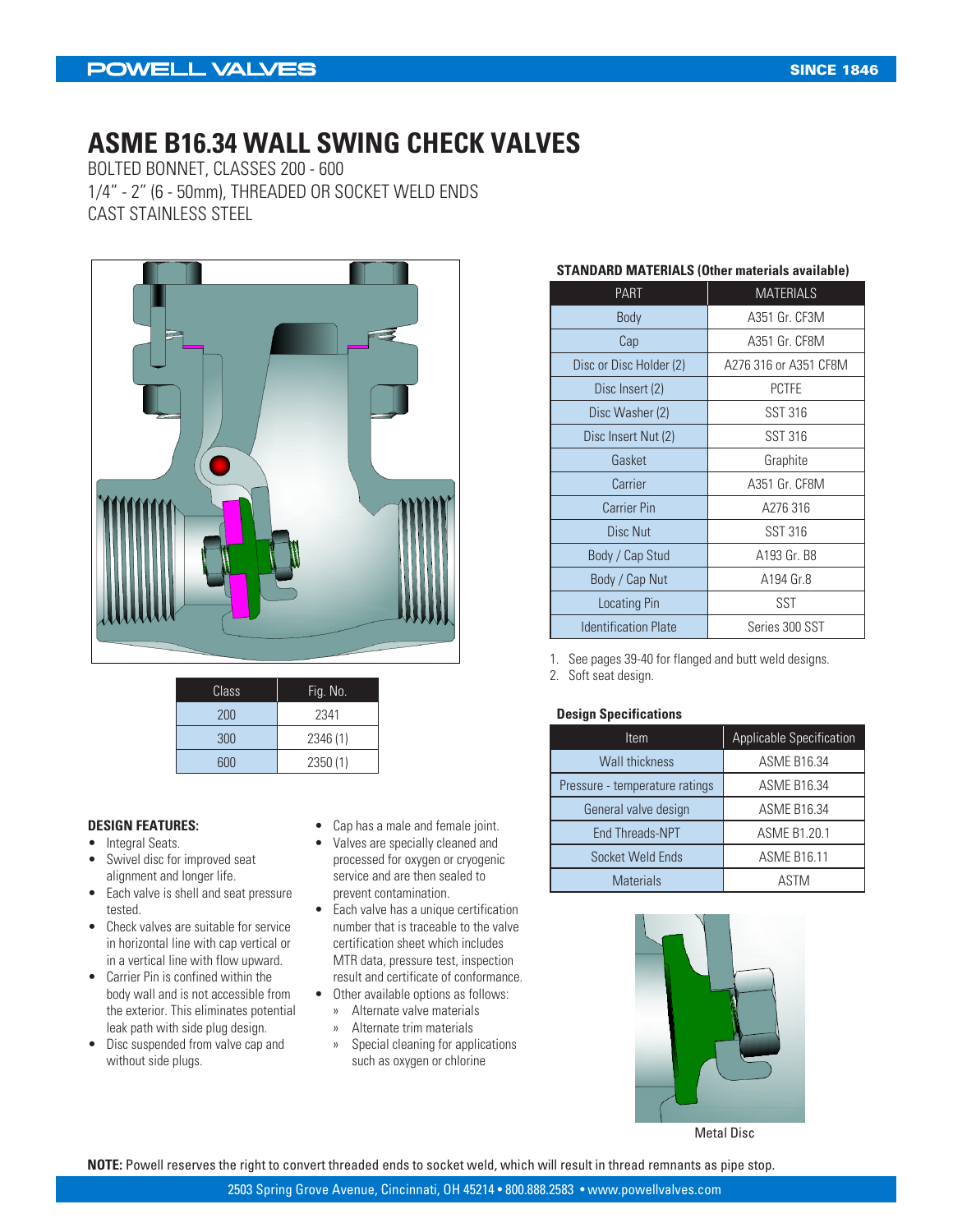# **SWING CHECK VALVE DIMENSIONS (CLASSES 200 - 300)**

| <b>SIZE</b>    | <b>ASME 200</b><br><b>ASME 300</b> |             |              |         |               |            |      |     |              |      |               |                |
|----------------|------------------------------------|-------------|--------------|---------|---------------|------------|------|-----|--------------|------|---------------|----------------|
| in             | A                                  | $\mathbb C$ | $\mathsf{D}$ | WT      | $\mathsf{lb}$ |            | А    | C   | $\mathsf{D}$ | WT   | $\mathsf{lb}$ |                |
| mm             |                                    |             |              |         | kg            | $C_{\vee}$ |      |     |              |      | kg            | $C_{\vee}$     |
| $\frac{1}{4}$  | 2.75                               | 2.2         | 0.44         | 2.1     |               | 3          | 2.75 | 2.2 | 0.44         | 2.1  |               | 3              |
| 6              | 70                                 | 55          | 11           | $1.0\,$ |               |            | 70   | 55  | 11           | 1.0  |               |                |
| 3/8            | 2.75                               | 2.2         | 0.44         | 2.1     |               | 3          | 2.75 | 2.2 | 0.44         | 2.1  |               | $\mathfrak{Z}$ |
| 10             | 70                                 | 55          | 11           | 1.0     |               |            | 70   | 55  | 11           | 1.0  |               |                |
| $\frac{1}{2}$  | 2.75                               | 2.2         | 0.44         |         | 2.1           |            | 2.75 | 2.2 | 0.44         | 2.1  |               | 3              |
| 13             | 70                                 | 55          | 11           |         | 1.0           |            | 70   | 55  | 11           | 1.0  |               |                |
| $\frac{3}{4}$  | 3.75                               | 3.0         | 0.75         |         | 3.3           |            | 3.75 | 3.0 | 0.75         | 4.4  |               | 9.2            |
| 19             | 95                                 | 76          | 19           |         | 1.5           |            | 95   | 76  | 19           | 2.0  |               |                |
| 1              | 4.00                               | 3.4         | 1.00         | $4.9\,$ |               | 17         | 4.00 | 3.4 | 1.00         | 6.1  |               | 17             |
| 25             | 102                                | 86          | 25           |         | 2.2           |            | 102  | 86  | 25           | 2.8  |               |                |
| $1\frac{1}{4}$ | 4.75                               | 3.4         | 1.25         |         | 7.3           |            | 4.75 | 3.4 | 1.25         | 8.5  |               | 27             |
| 32             | 121                                | 86          | 32           |         | 3.3           |            | 121  | 86  | 32           | 3.9  |               |                |
| $1\frac{1}{2}$ | 5.50                               | 4.1         | 1.50         |         | 10.6          |            | 5.50 | 4.1 | 1.50         | 10.6 |               | 40             |
| 38             | 140                                | 103         | 38           |         | 4.8           |            | 140  | 103 | 38           | 4.8  |               |                |
| $\overline{2}$ | 6.00                               | 4.6         | 2.00         | 15.5    |               | 75         | 6.00 | 4.6 | 2.00         | 15.5 |               | 75             |
| 50             | 152                                | 116         | 51           | 7.0     |               |            | 152  | 116 | 51           | 7.0  |               |                |



**C** = Center to top

**WT** = Weight  $C_v$  = Flow coefficient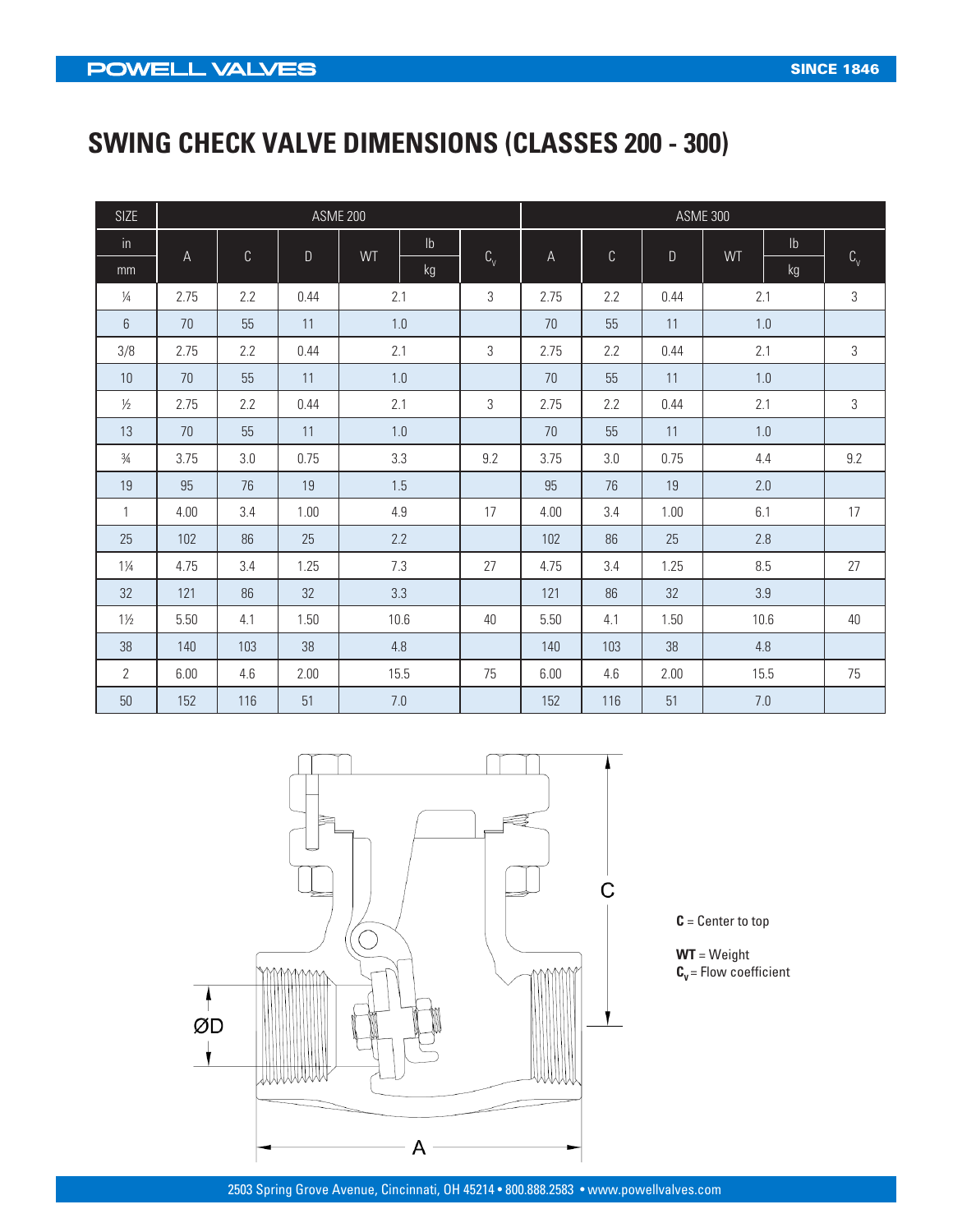### **POWELL VALVES**

### **ASME B16.34 WALL SWING CHECK VALVES**

BOLTED BONNET, CLASSES 150 - 300 1/2" - 8" (13 - 200mm), FLANGED OR BUTTWELD ENDS CAST STAINLESS STEEL



| Class | Fig. No. |  |  |  |  |
|-------|----------|--|--|--|--|
| 150   | 2342     |  |  |  |  |
| 300   | 2346 (1) |  |  |  |  |

#### **DESIGN FEATURES:**

- Integral Seats
- Swivel disc for improved seat alignment and longer life.
- Each valve is shell and seat pressure tested.
- Check valves are suitable for service in horizontal line with cap vertical or in a vertical line with flow upward.
- Carrier Pin is confined within the body wall and is not accessible from the exterior. This eliminates potential leak path with side plug design.
- Disc suspended from valve cap and without side plugs.
- Cap has a male and female joint.
- Weld ends are available per ASME B16.25 or per customer's specification.
- Flanges:
	- Classes 150-300: 1/16" raised face. Finish 125-250 AARH for all valves.
- Valves are specially cleaned and processed for oxygen or cryogenic service and are then sealed to prevent contamination.
- Each valve has a unique certification number that is traceable to the valve certification sheet which includes MTR data, pressure test, inspection result and certificate of conformance.
- Other available options as follows:
	- » Alternate valve materials
	- » Alternate trim materials
	- » Special cleaning for applications such as oxygen or chlorine

#### **STANDARD MATERIALS (Other materials available)**

| <b>PART</b>                 | <b>MATERIALS</b>      |  |  |  |
|-----------------------------|-----------------------|--|--|--|
| Body                        | A351 Gr. CF8M (3)     |  |  |  |
| Cap                         | A351 Gr. CF8M         |  |  |  |
| Disc or Disc Holder (2)     | A276 316 or A351 CF8M |  |  |  |
| Disc Insert (2)             | <b>PCTFE</b>          |  |  |  |
| Disc Washer (2)             | <b>SST 316</b>        |  |  |  |
| Disc Insert Nut (2)         | <b>SST 316</b>        |  |  |  |
| Gasket                      | Graphite              |  |  |  |
| Carrier                     | A351 Gr. CF8M         |  |  |  |
| <b>Carrier Pin</b>          | A276 316              |  |  |  |
| Disc Nut                    | <b>SST 316</b>        |  |  |  |
| Body / Cap Stud             | A193 Gr. B8           |  |  |  |
| Body / Cap Nut              | A194 Gr.8             |  |  |  |
| <b>Locating Pin</b>         | SST                   |  |  |  |
| <b>Identification Plate</b> | Series 300 SST        |  |  |  |

1. See pages 37-38 for threaded and socket weld designs.

2. Soft seat design.

3. CF3M for weld end bodies.

#### **Design Specifications**

| Item                           | Applicable Specification |  |  |  |  |
|--------------------------------|--------------------------|--|--|--|--|
| <b>Wall thickness</b>          | <b>ASME B16.34</b>       |  |  |  |  |
| Pressure - temperature ratings | <b>ASME B16.34</b>       |  |  |  |  |
| General valve design           | <b>ASME B16.34</b>       |  |  |  |  |
| Flanged ends                   | ASME B16.5               |  |  |  |  |
| <b>Buttweld ends</b>           | <b>ASME B16.25</b>       |  |  |  |  |
| <b>Materials</b>               | ASTM                     |  |  |  |  |



Metal Disc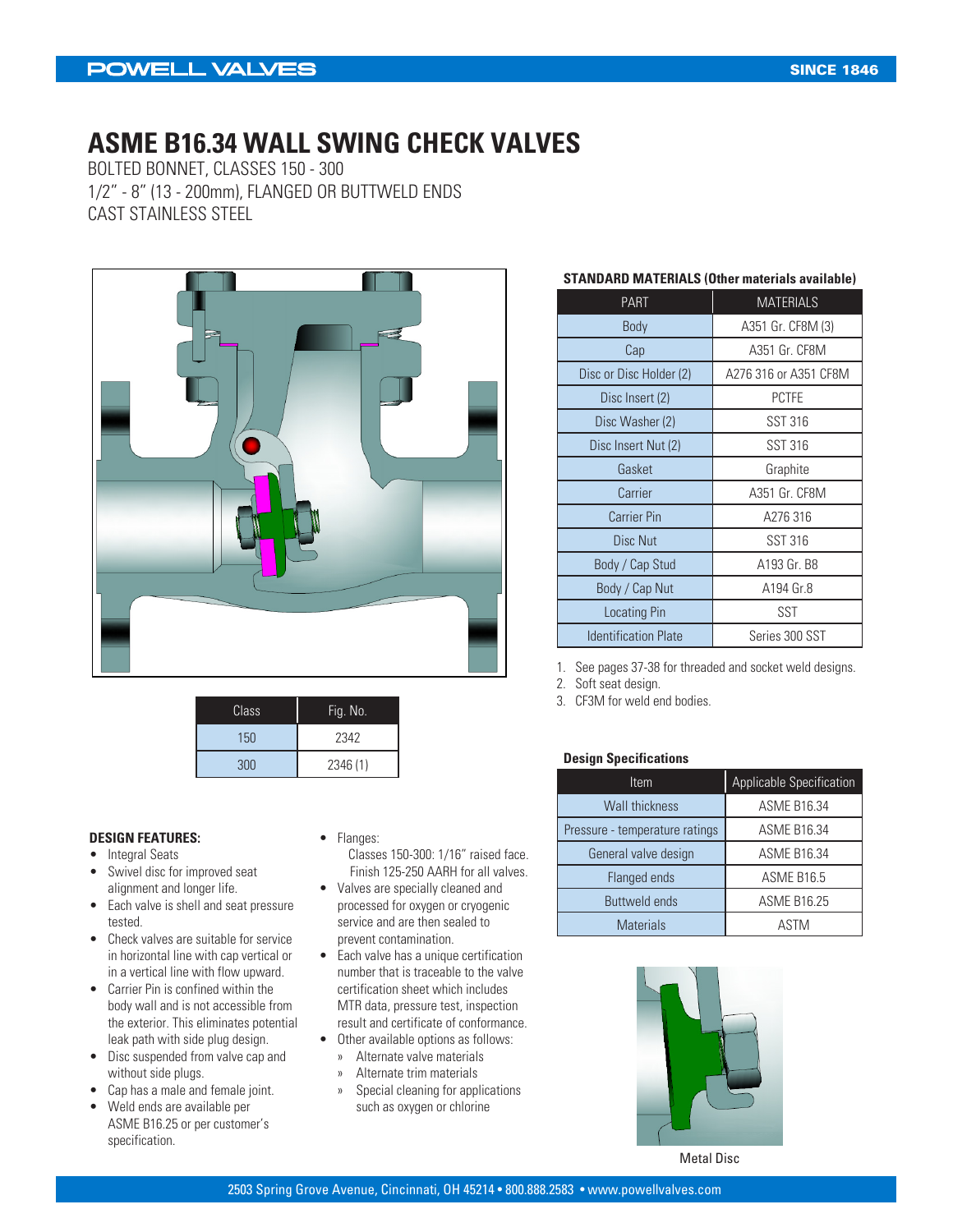# **SWING CHECK VALVE DIMENSIONS (CLASSES 150 - 300)**

| <b>SIZE</b>    |       |             |      | <b>ASME 150</b> |               |           |               |             | <b>ASME 300</b> |              |      |      |               |           |               |             |
|----------------|-------|-------------|------|-----------------|---------------|-----------|---------------|-------------|-----------------|--------------|------|------|---------------|-----------|---------------|-------------|
| $\mathsf{in}$  |       |             |      | WT              | $\mathsf{lb}$ | WT        | $\mathsf{lb}$ |             |                 |              |      | WT   | $\mathsf{lb}$ | WT        | $\mathsf{lb}$ |             |
| mm             | A     | $\mathsf C$ | D    | FE.             | kg            | <b>WE</b> | kg            | $C_{\rm v}$ | A               | $\mathbb{C}$ | D    | FE.  | kg            | <b>WE</b> | kg            | $C_{\rm v}$ |
| $\frac{1}{2}$  | 4.25  | 2.2         | 0.50 |                 | 3.6           |           | 2.1           |             | 6.00            | 2.2          | 0.50 |      | 7.0           |           | 2.1           |             |
| 13             | 108   | 55          | 13   | 1.6             |               |           | 1.0           |             | 152             | 55           | 13   |      | 3.2           | 1.0       |               |             |
| $\frac{3}{4}$  | 4.62  | 3.0         | 0.75 |                 | 5.3           |           | 3.3           | 9.2         | 7.00            | 3.0          | 0.75 |      | 12.5          |           | 3.3           | 9.2         |
| 20             | 117   | 76          | 19   |                 | 2.4           |           | 1.5           |             | 178             | 76           | 19   |      | 5.7           |           | 1.5           |             |
| 1              | 5.00  | 3.4         | 1.00 |                 | 7.5           |           | 4.9           | 17          | 8.50            | 3.4          | 1.00 |      | 18.0          |           | 4.9           | 17          |
| 25             | 127   | 86          | 25   |                 | 3.4           |           | 2.2           |             | 216             | 86           | 25   |      | 8.2           |           | 2.2           |             |
| $1\frac{1}{2}$ | 6.50  | 4.1         | 1.50 |                 | 14.6          |           | 10.6          | 40          | 9.50            | 4.1          | 1.50 |      | 30.0          |           | 10.6          |             |
| 38             | 165   | 103         | 38   |                 | 6.6           |           | 4.8           |             | 241             | 103          | 38   | 13.6 |               | 4.8       |               |             |
| $\overline{2}$ | 8.00  | 4.6         | 2.00 |                 | 24.0          |           | 15.5          | 75          | 10.50           | 4.6          | 2.00 |      | 39.0          |           | 15.5          | 75          |
| 50             | 203   | 116         | 51   |                 | 10.9          |           | 7.0           |             | 267             | 116          | 51   | 17.7 |               |           | 7.0           |             |
| $2\frac{1}{2}$ | 8.50  | 5.6         | 2.50 | 33              |               |           | 30            | 120         | 11.50           | 5.6          | 2.50 |      | 45            |           | 34            | 120         |
| 65             | 216   | 142         | 170  | 17              |               |           | 15            |             | 292             | 142          | 170  |      | 22            |           | 17            |             |
| 3              | 9.50  | 5.8         | 3.00 |                 | 38            |           | 37            | 175         | 12.50           | 5.8          | 3.00 |      | 73            |           | 52            | 175         |
| 80             | 241   | 148         | 192  |                 | 19            |           | 18            |             | 318             | 148          | 192  |      | 36            |           | 26            |             |
| 4              | 11.50 | 6.5         | 4.00 | 69              |               |           | 51            | 315         | 14.00           | 6.5          | 4.00 |      | 92            |           | 69            | 315         |
| 100            | 292   | 165         | 213  | 34              |               |           | 25            |             | 356             | 164          | 213  | 46   |               |           | 34            |             |
| 6              | 14.00 | 8.2         | 6.00 | 119             |               |           | 94            | 760         | 17.50           | 8.6          | 6.00 |      | 172           |           | 124           | 760         |
| 150            | 356   | 208         | 273  | 59              |               |           | 46            |             | 444             | 218          | 299  |      | 85            |           | 61            |             |
| 8              | 19.50 | 10.1        | 8.00 | 229             |               |           | 178           | 1390        |                 |              |      |      |               |           |               |             |
| 200            | 495   | 257         | 349  |                 | 113           |           | 88            |             |                 |              |      |      |               |           |               |             |



**C** = Center to top

**FE** = Flanged ends **WE** = Buttweld ends **WT** = Weight  $\textbf{C}_{\textbf{v}}$  = Flow coefficient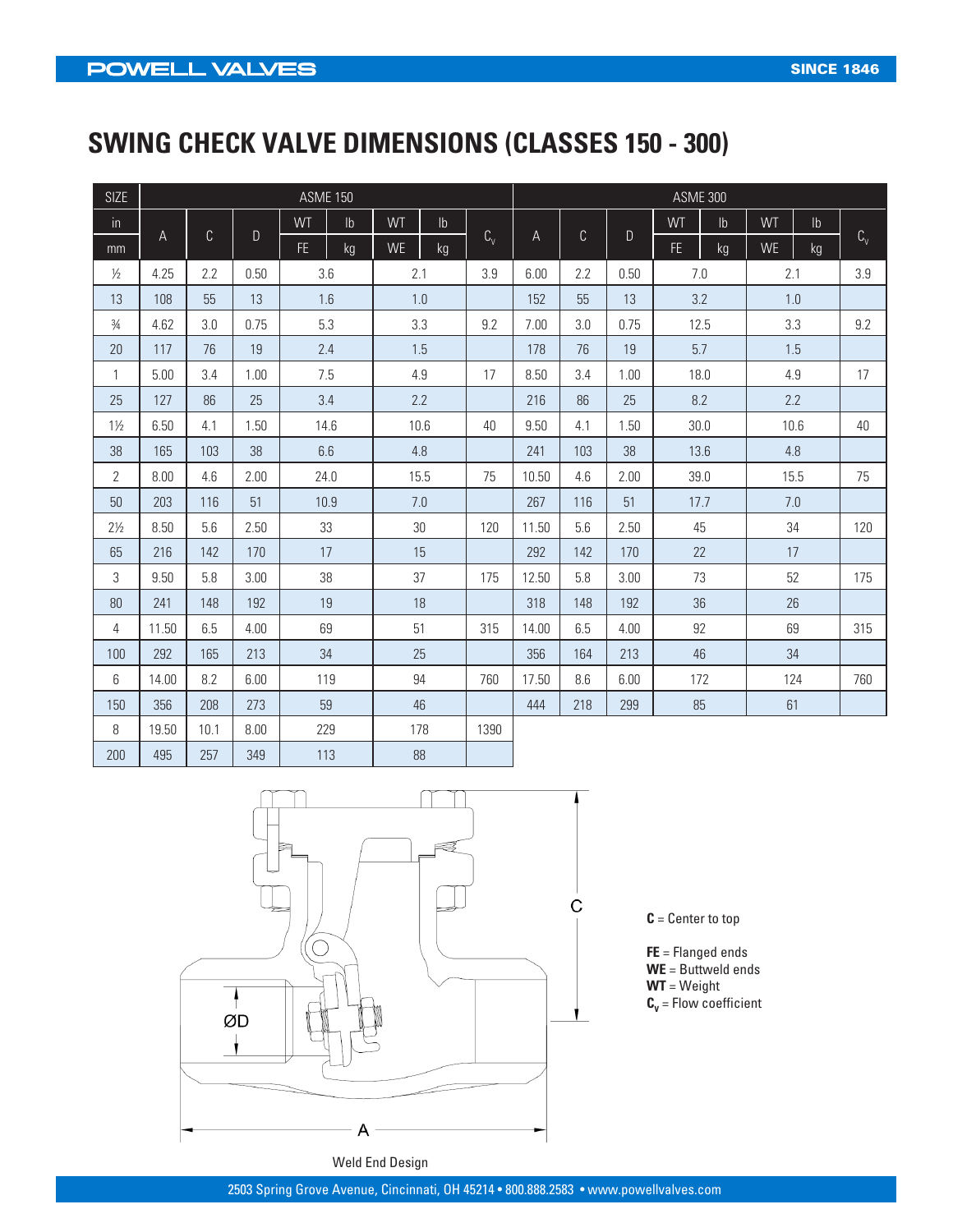# **ASME B16.34 WALL SWING CHECK VALVES**

BOLTED BONNET, CLASS 150 10" - 12" (250 - 300mm), FLANGED OR BUTTWELD ENDS CAST STAINLESS STEEL



| Class | Fig. No. |
|-------|----------|
| 150   | 2342     |

#### **DESIGN FEATURES:**

- Integral Seats.
- Swivel disc for improved seat alignment and longer life.
- Each valve is shell and seat pressure tested.
- Check valves are suitable for service in horizontal line with cap vertical or in a vertical line with flow upward.
- Carrier Pin is confined within the body wall and is not accessible from the exterior. This eliminates potential leak path with side plug design.
- Cap has a male and female joint.
- Weld ends are available per ASME B16.25 or per customer's specification.
- Flanges:

Classes 150-300: 1/16" raised face. Finish 125-250 AARH for all valves.

- Valves are specially cleaned and processed for oxygen or cryogenic service and are then sealed to prevent contamination.
- Each valve has a unique certification number that is traceable to the valve certification sheet which includes MTR data, pressure test, inspection result and certificate of conformance.
- Other available options as follows:
	- » Alternate valve materials
	- » Alternate trim materials
	- » Special cleaning for applications such as oxygen or chlorine

#### **STANDARD MATERIALS (Other materials available)**

| <b>PART</b>                 | <b>MATERIALS</b>      |  |  |  |  |
|-----------------------------|-----------------------|--|--|--|--|
| <b>Body</b>                 | A351 Gr. CF8M (1)     |  |  |  |  |
| Cap                         | A351 Gr. CF8M         |  |  |  |  |
| Disc or Disc Holder (2)     | A276 316 or A351 CF8M |  |  |  |  |
| Gasket                      | Graphite              |  |  |  |  |
| Carrier                     | A351 Gr. CF8M         |  |  |  |  |
| <b>Carrier Pin</b>          | A276 316              |  |  |  |  |
| <b>Disc Nut</b>             | SST 316               |  |  |  |  |
| Disc Insert (2)             | <b>PCTFE</b>          |  |  |  |  |
| Disc Insert Nut (2)         | SST 316               |  |  |  |  |
| Disc Carrier Hanger         | A351 Gr. CF8M         |  |  |  |  |
| Disc Carrier Hanger Bolts   | A193 Gr. B8M          |  |  |  |  |
| Body / Cap Stud             | A193 Gr. B8           |  |  |  |  |
| Body / Cap Nut              | A194 Gr.8             |  |  |  |  |
| <b>Identification Plate</b> | Series 300 SST        |  |  |  |  |

1. CF3M for weld end bodies.

2. Soft seat design.

#### **Design Specifications**

| Item                           | <b>Applicable Specification</b> |
|--------------------------------|---------------------------------|
| <b>Wall thickness</b>          | <b>ASME B16.34</b>              |
| Pressure - temperature ratings | <b>ASME B16.34</b>              |
| General valve design           | <b>ASME B16.34</b>              |
| Flanged ends                   | ASME B16.5                      |
| <b>Buttweld ends</b>           | <b>ASME B16.25</b>              |
| <b>Materials</b>               | ASTM                            |



Metal Disc